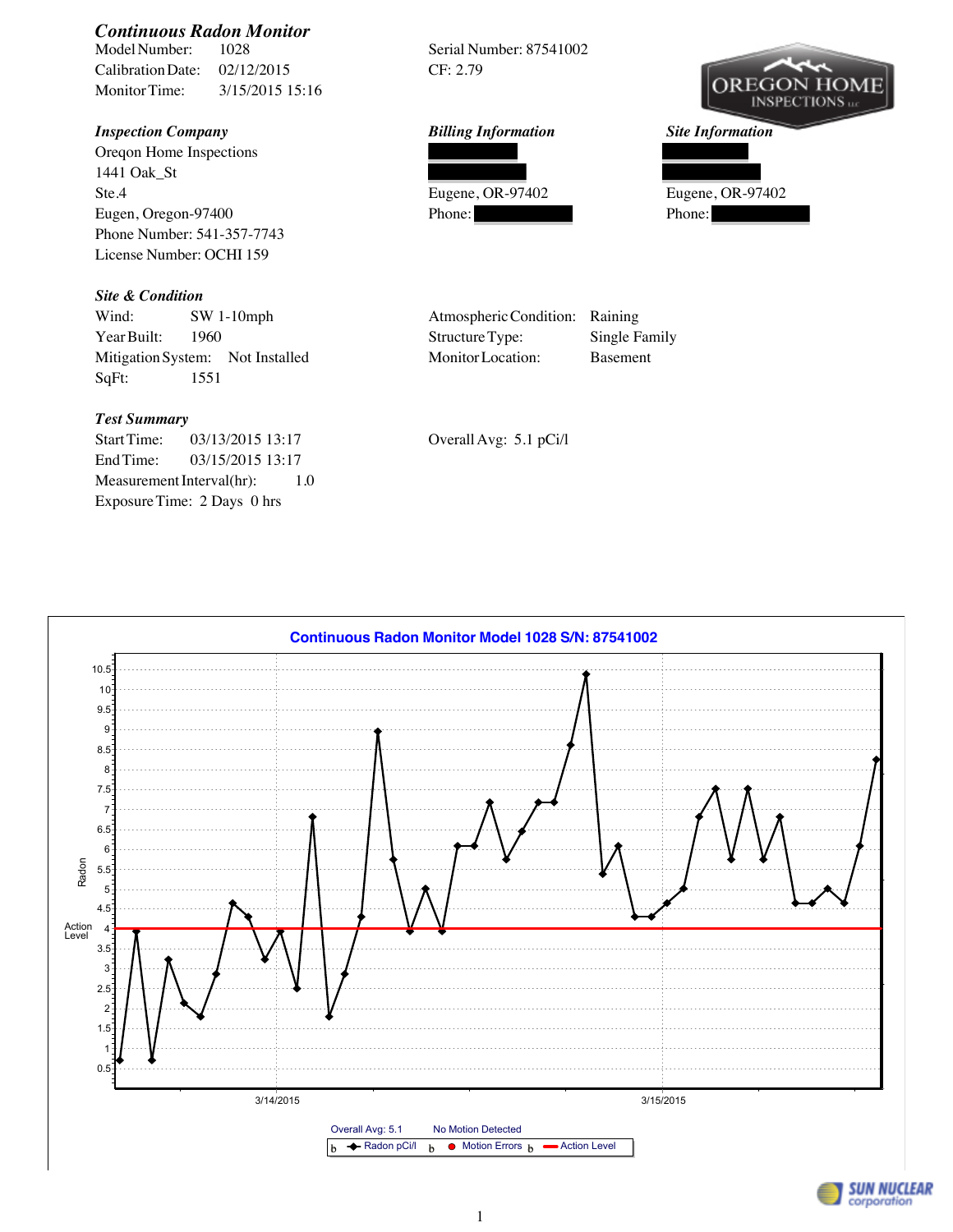|      | ******* 03/13/2015 ******* |              |
|------|----------------------------|--------------|
| Time | Counts                     | <b>Flags</b> |

| Time  | Counts |  |  |  |
|-------|--------|--|--|--|
|       | pCi/l  |  |  |  |
| 14:17 | 0.7    |  |  |  |
| 15:17 | 3.9    |  |  |  |
| 16:17 | 0.7    |  |  |  |
| 17:17 | 3.2    |  |  |  |
| 18:17 | 2.2    |  |  |  |
| 19:17 | 1.8    |  |  |  |
| 20:17 | 2.9    |  |  |  |
| 21:17 | 4.7    |  |  |  |
| 22:17 | 4.3    |  |  |  |
| 23:17 | 3.2    |  |  |  |
|       |        |  |  |  |

| *******     | 03/14/2015 ******* |              |
|-------------|--------------------|--------------|
| <b>Time</b> | Counts             | <b>Flags</b> |
|             | pCi/l              |              |
| 00:17       | 3.9                |              |
| 01:17       | 2.5                |              |
| 02:17       | 6.8                |              |
| 03:17       | 1.8                |              |
| 04:17       | 2.9                |              |
| 05:17       | 4.3                |              |
| 06:17       | 9.0                |              |
| 07:17       | 5.7                |              |
| 08:17       | 3.9                |              |
| 09:17       | 5.0                |              |
| 10:17       | 3.9                |              |
| 11:17       | 6.1                |              |
| 12:17       | 6.1                |              |
| 13:17       | 7.2                |              |
| 14:17       | 5.7                |              |
| 15:17       | 6.5                |              |
| 16:17       | 7.2                |              |
| 17:17       | 7.2                |              |
| 18:17       | 8.6                |              |
| 19:17       | 10.4               |              |
| 20:17       | 5.4                |              |
| 21:17       | 6.1                |              |
| 22:17       | 4.3                |              |
| つつ・1フ       | ィっ                 |              |

| 23:17       | 4.3                   |       |
|-------------|-----------------------|-------|
| *******     | 03/15/2015<br>******* |       |
| <b>Time</b> | Counts                | Flags |
|             | pCi/l                 |       |
| 00:17       | 47                    |       |
| 01:17       | 5.0                   |       |
| 02:17       | 6.8                   |       |

03:17 7.5

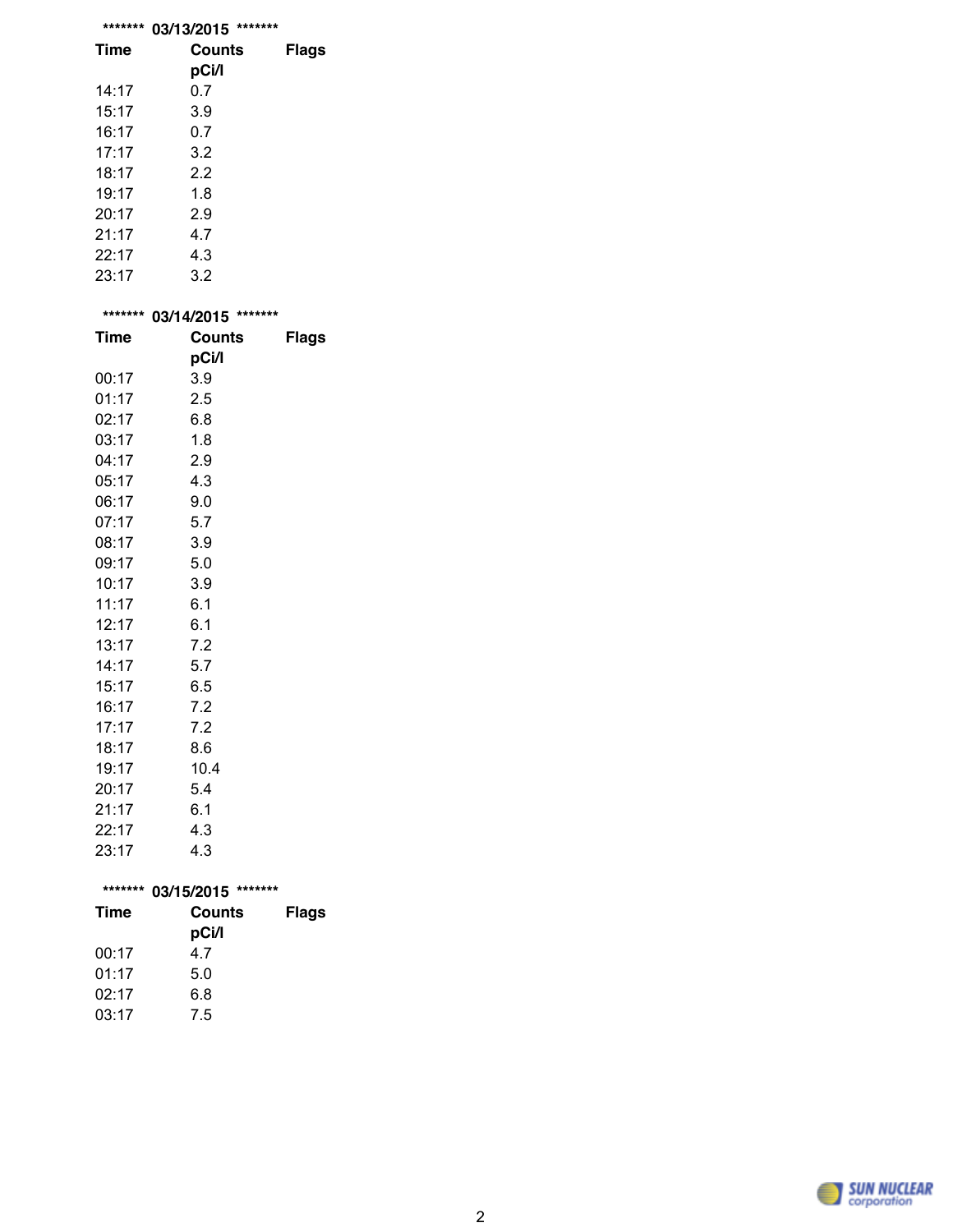| <b>Counts</b><br><b>Time</b><br>pCi/l<br>04:17<br>5.7<br>7.5<br>05:17 |  |
|-----------------------------------------------------------------------|--|
|                                                                       |  |
|                                                                       |  |
|                                                                       |  |
|                                                                       |  |
| 5.7<br>06:17                                                          |  |
| 07:17<br>6.8                                                          |  |
| 08:17<br>4.7                                                          |  |
| 4.7<br>09:17                                                          |  |
| 10:17<br>5.0                                                          |  |
| 11:17<br>4.7                                                          |  |
| 12:17<br>6.1                                                          |  |
| 8.2<br>13:17                                                          |  |
|                                                                       |  |
|                                                                       |  |
| Error Flags:                                                          |  |
| M Motion:                                                             |  |
|                                                                       |  |
|                                                                       |  |
| Inspector Signature                                                   |  |

PC Software Version: 2.2.0 Embedded Software Version: 109